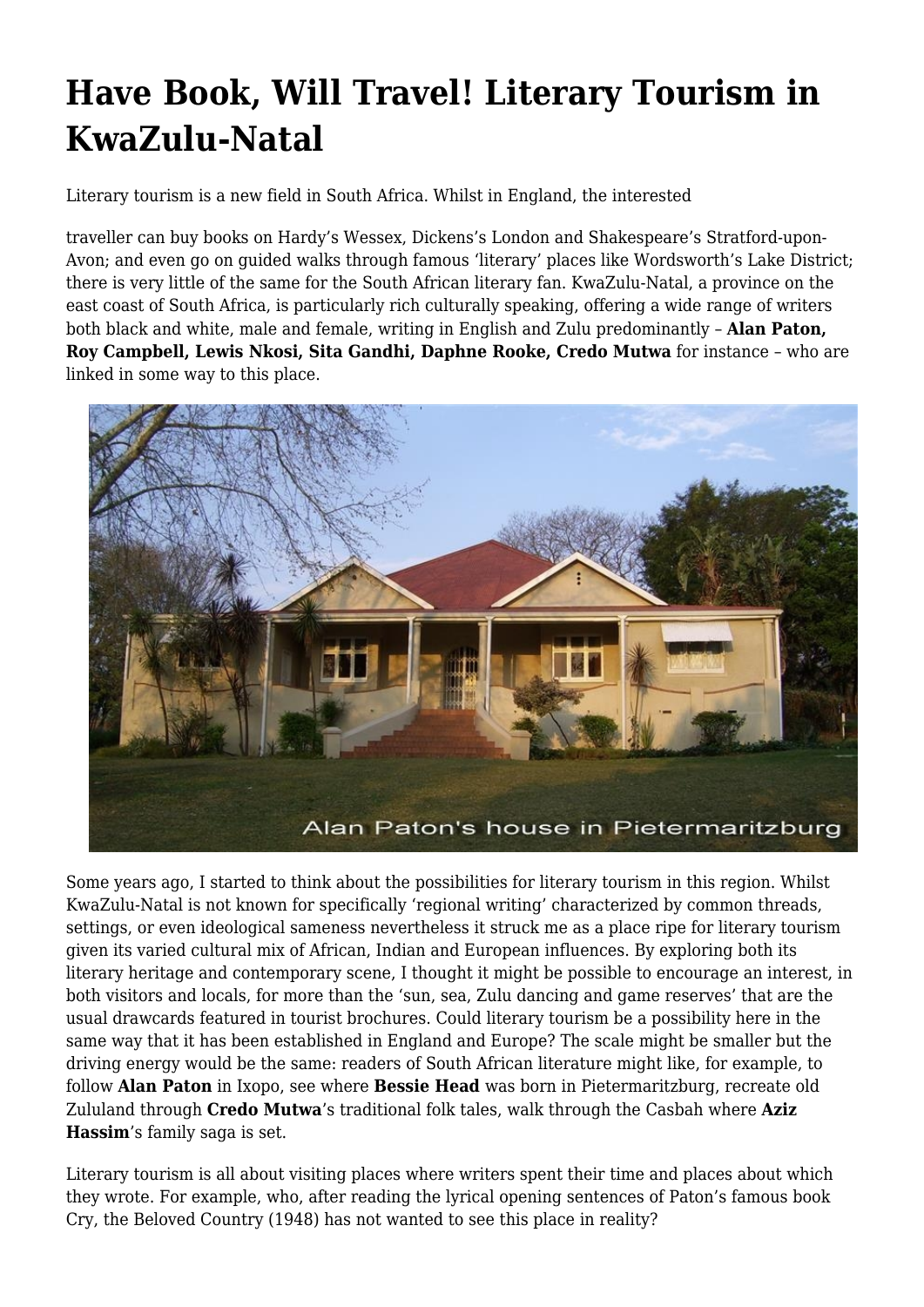

"There is a lovely road that runs from Ixopo into the hills. These hills are grass-covered and rolling, and they are lovely beyond any singing of it. The road climbs seven miles into them, to Carisbrooke; and from there, if there is no mist, you look down on one of the fairest valleys of Africa. About you there is grass and bracken and you may hear the forlorn crying of the tithoya, one of the birds of the veld. Below you is the valley of the Umzimkulu, on its journey from the Drakensberg to the sea; and beyond and behind the river, great hill after great hill; and beyond and behind them, the mountains of Ingeli and East Griqualand."

For the tourist interested in literature, a novel as tied to place as this one cries out to have the setting visited to understand something of Paton's intense identification with the land and its linked social problems.

With this idea in mind, the KZN Literary Tourism project started developing literary trails where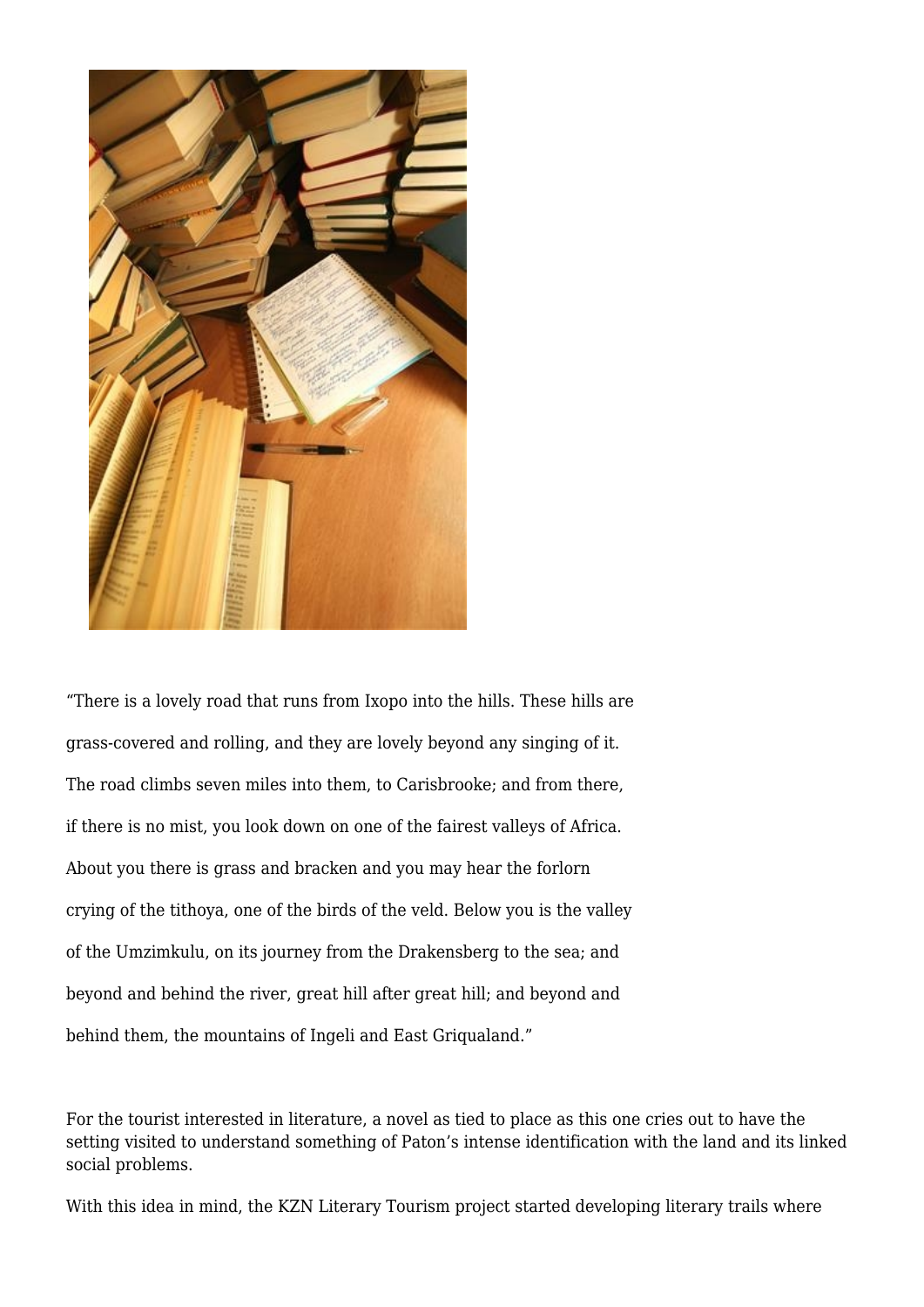literary fans could see places through the eyes of the writers. Four such literary trails that have been constructed thus far – one on **Rider Haggard**, one on Alan Paton, another on Grey Street Indian writers and finally one on writers linked to sites in a Durban black township called Cato Manor.

Why choose Paton and Haggard? The reason for choosing trails on Haggard and Paton is primarily the tourist potential of these two writers and their close links with particular KZN places. Paton is one of South Africa's best known writers following his success with Cry, the Beloved Country, while Rider Haggard's popularity in his day as a bestselling writer of exotic African romances has continued into the present – King Solomon's Mines (1885) has never been out of print. His links to the Anglo-Zulu battlefields of Isandlwana and Rorke's Drift – which feature in his novels The Witch's Head; Black Heart and White Heart; and Finished – both already important sites for heritage tourism in KZN, allow for 'spillover' tourism. A few, disconnected efforts by tour operators to capitalise on both 'Paton' and 'Haggard links' also means there are already some existing sites which could be authentically linked together.



From stand alone writers the focus then shifted to trails in community areas where a cluster of less well known writers could be featured. The Grey Street Writers trail was the first of these with writers like **Dr Goonam** (Coolie Doctor), **Phyllis Naidoo** (Footprints in Grey Street), **Aziz Hassim** (The Lotus People ), and **Imraan Coovadia** (The Wedding) finding a voice. The Grey Street area, home to Indian traders and their families, already has a tourist presence in terms of various cultural tours which visit its markets and mosque. Both literary fans and cultural tourists have embraced this new trail with enthusiasm.

Most recently developed in 2008 is the Cato Manor writers' trail which takes visitors to Hindu temples, market gardens, shebeens, and informal traders all of which make up this urban settlement deeply divided by race riots in the 50s and 60s. Tourists are now welcomed by locals who are also